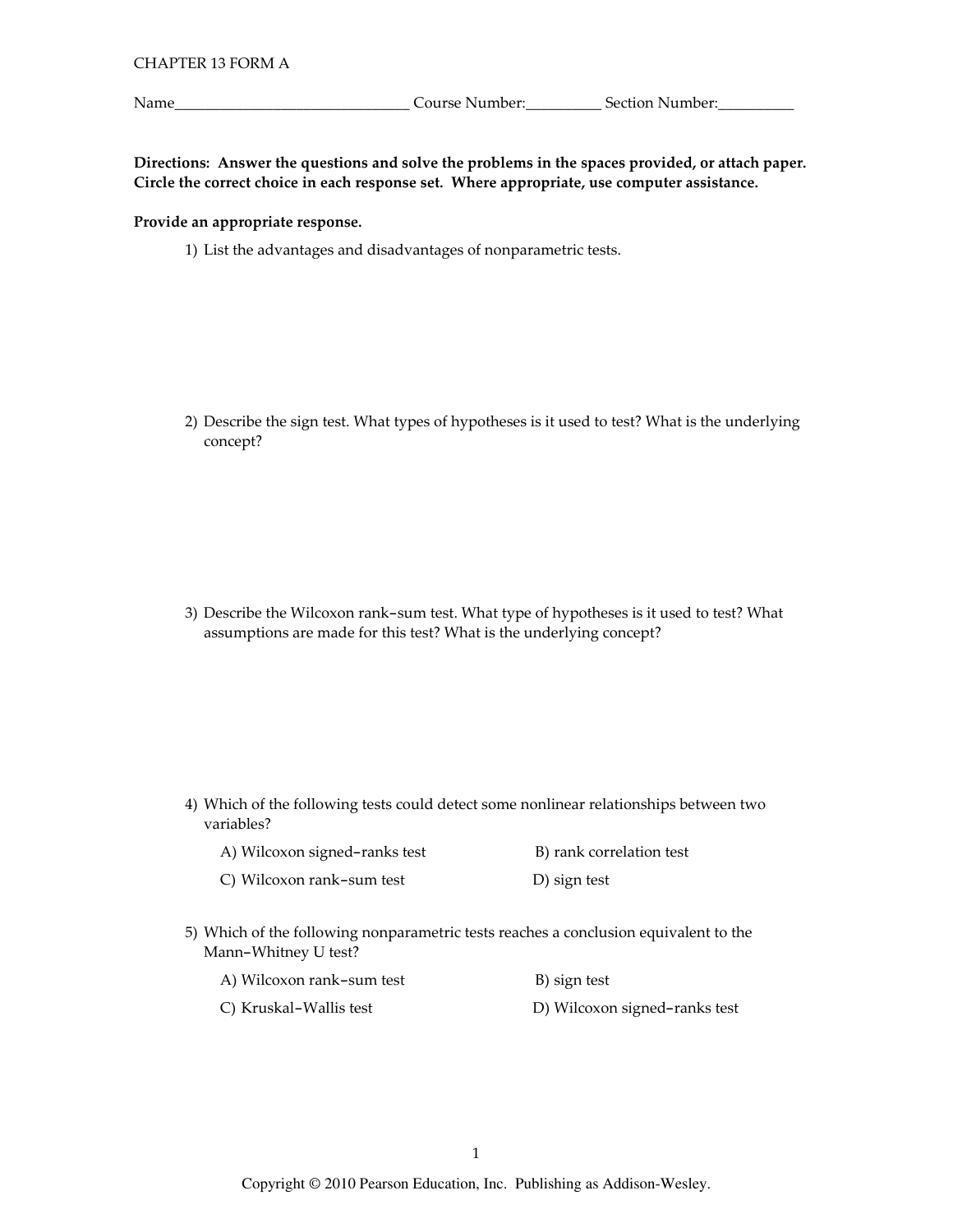### CHAPTER 13 FORM A

#### Use the sign test to test the indicated claim.

6) A standard aptitude test is given to several randomly selected programmers, and the scores are given below for the mathematics and verbal portions of the test. Use the sign test to test the claim that programmers do better on the mathematics portion of the test. Use a 0.05 level of significance.

| <b>Mathematics</b> |  |  |  | 347 440 327 456 427 349 377 398 425 |  |
|--------------------|--|--|--|-------------------------------------|--|
| Verbal             |  |  |  | 285 378 243 371 340 271 294 322 385 |  |

7) A researcher wishes to study whether a particular diet is effective in helping people to lose weight. 82 randomly selected adults were weighed before starting the diet and again after following the diet for one month. 49 people lost weight, 31 gained weight, and 2 observed no change in their weight. At the 0.01 significance level, test the claim that the diet is effective.

# Use the Wilcoxon signed-ranks test to test the claim that the matched pairs have differences that come from a population with a median equal to zero.

8) 11 runners are timed at the 100-meter dash and are timed again one month later after following a new training program. The times (in seconds) are shown in the table. Use Wilcoxon's signed-ranks test and a significance level of 0.05 to test the claim that the training has no effect on the times.

| Before |  |  |  | 12.1 12.4 11.7 11.5 11.0 11.8 12.3 10.8 12.6 12.7 10.7 |  |  |
|--------|--|--|--|--------------------------------------------------------|--|--|
| After  |  |  |  | 11.9 12.4 11.8 11.4 11.2 11.5 12.0 10.9 12.0 12.2 11.1 |  |  |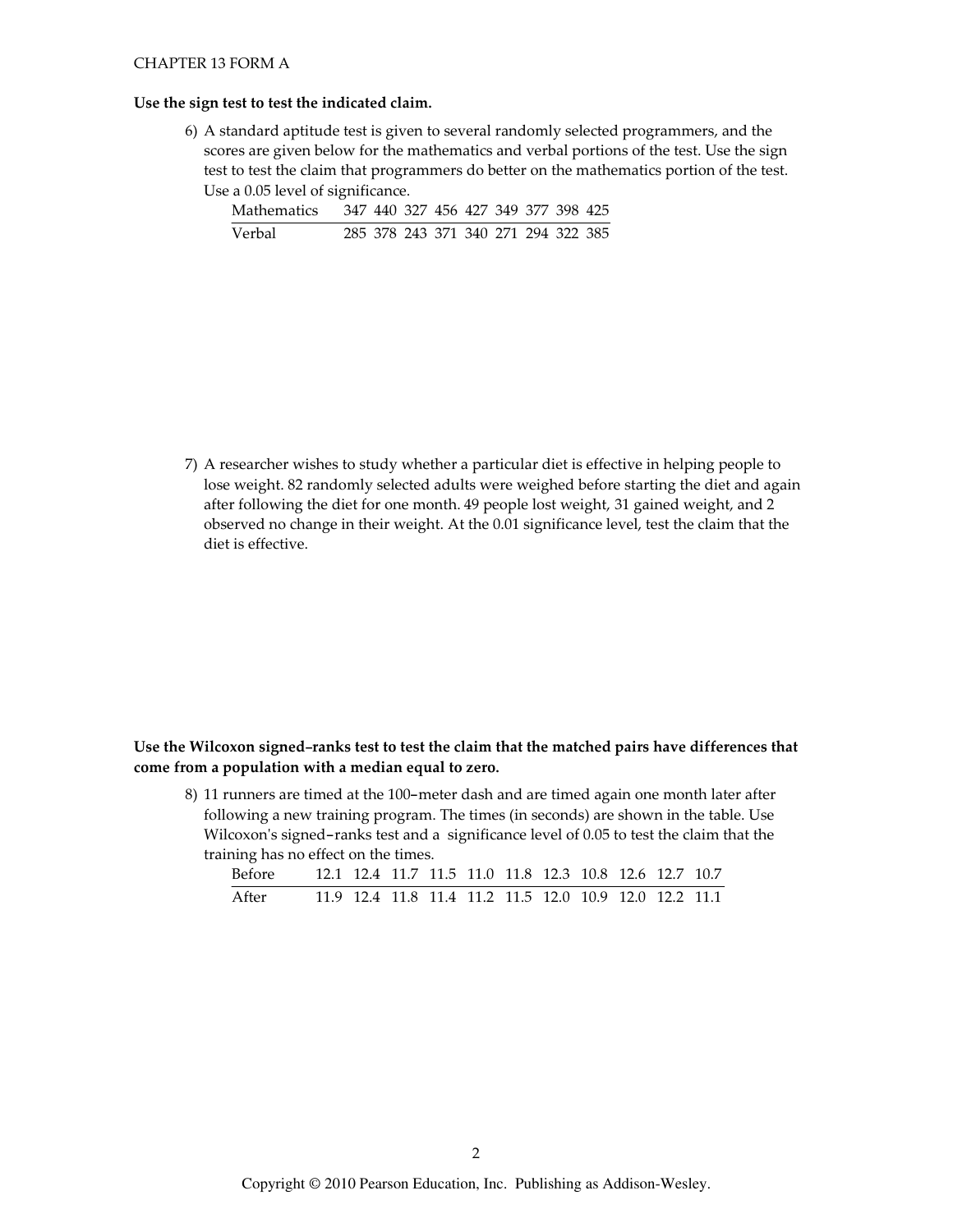# Use the Wilcoxon rank-sum test to test the claim that the two independent samples come from populations with equal medians.

9) SAT scores for students selected randomly from two different schools are shown below. Use a significance level of 0.05 to test the claim that the scores for the two schools are from populations with the same median.

School A School B 550 480 670 460 580 620 400 700 520 380 680 570 540 740 560 660 500 480 360 560 650 600 550

Solve the problem.

10) How does the Wilcoxon rank-sum test compare to the corresponding t-test in terms of efficiency, ease of calculations and assumptions required? Are there any kinds of data for which the Wilcoxon rank-sum test can be used but the t-test cannot be used?

## Use a Kruskal-Wallis test to test the claim that the samples come from populations with equal medians.

11) A fire-science specialist tests three different brands of flares for their burning times (in minutes) and the results are given below for the sample data. At the 0.05 significance level, test the claim that the three different brands have the same median burn time.

| Brand X 16.4 17.6 18.3 17.0 17.1 17.3 17.8 |                                    |  |  |  |
|--------------------------------------------|------------------------------------|--|--|--|
| Brand Y 17.9 18.0 17.8 18.4 17.6 19.0 19.1 |                                    |  |  |  |
| Brand Z                                    | 17.3 16.4 16.5 16.0 15.8 16.3 17.1 |  |  |  |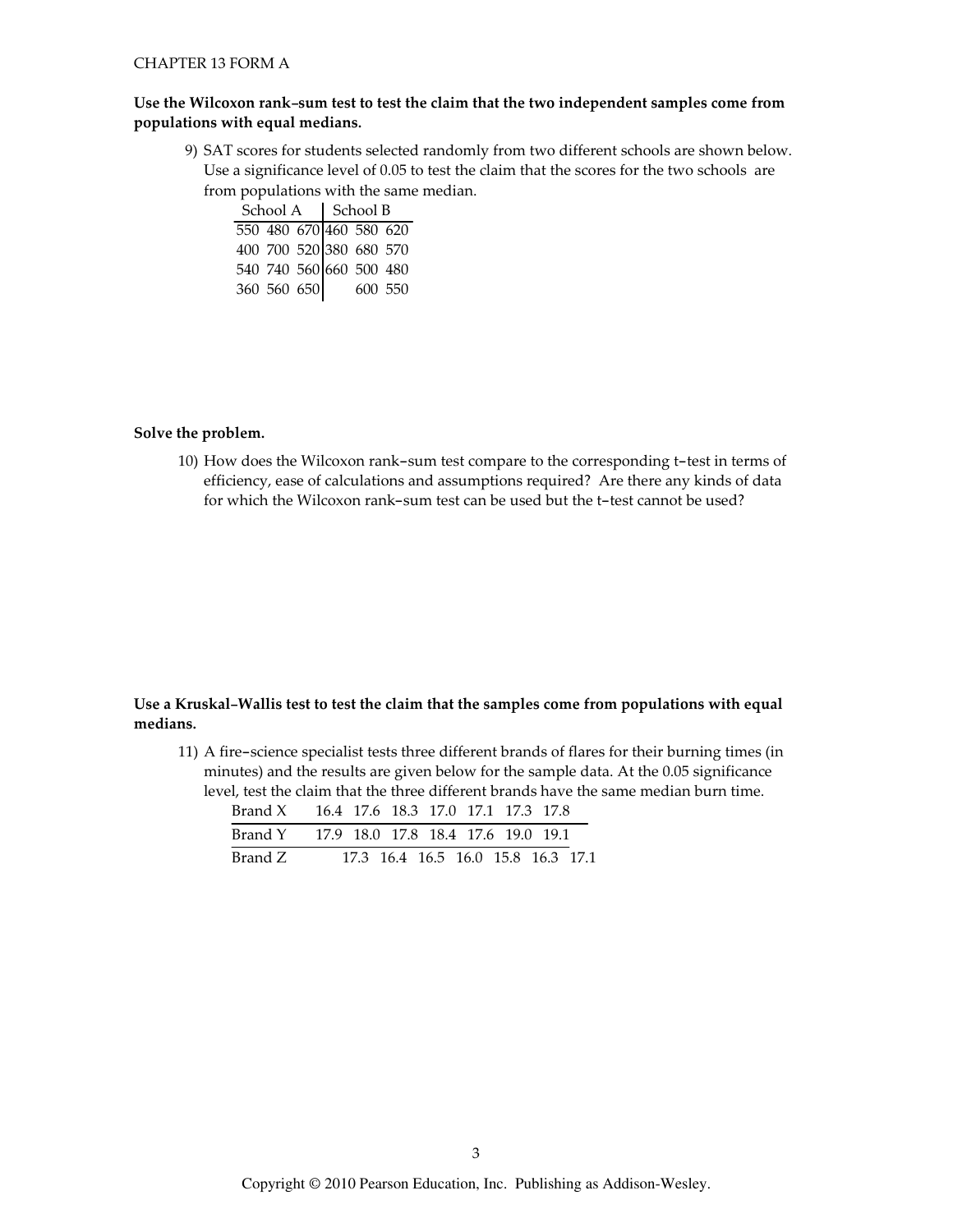The following scatterplot shows the percentage of the vote a candidate received in the 2004 senatorial elections according to the voter's income level based on an exit poll of voters conducted by CNN. The income levels 1-8 correspond to the following income classes: 1=Under \$15,000; 2=\$15-30,000; 3=\$30-50,000; 4=\$50-75,000; 5=\$75-100,000; 6=\$100-150,000; 7=\$150-200,000; 8=\$200,000 or more.



Percentage of Vote

12) Use the election scatterplot to the find the critical values corresponding to a 0.01 significance level used to test the null hypothesis of  $\varrho_S = 0$ .

| A) 0.881              | $B) -0.881$         |
|-----------------------|---------------------|
| C) $-0.738$ and 0.738 | D) -0.881 and 0.881 |

Find the critical value. Assume that the test is two-tailed and that n denotes the number of pairs of data.

| 13) n =7, $\alpha$ = 0.05 |                |            |                |
|---------------------------|----------------|------------|----------------|
| A) $-0.786$               | B) $\pm 0.786$ | C) $0.786$ | D) $\pm 0.714$ |

Use the rank correlation coefficient to test for a correlation between the two variables.

14) Given that the rank correlation coefficient,  $r_S$ , for 35 pairs of data is 0.321, test the claim of correlation between the two variables. Use a significance level of 0.01.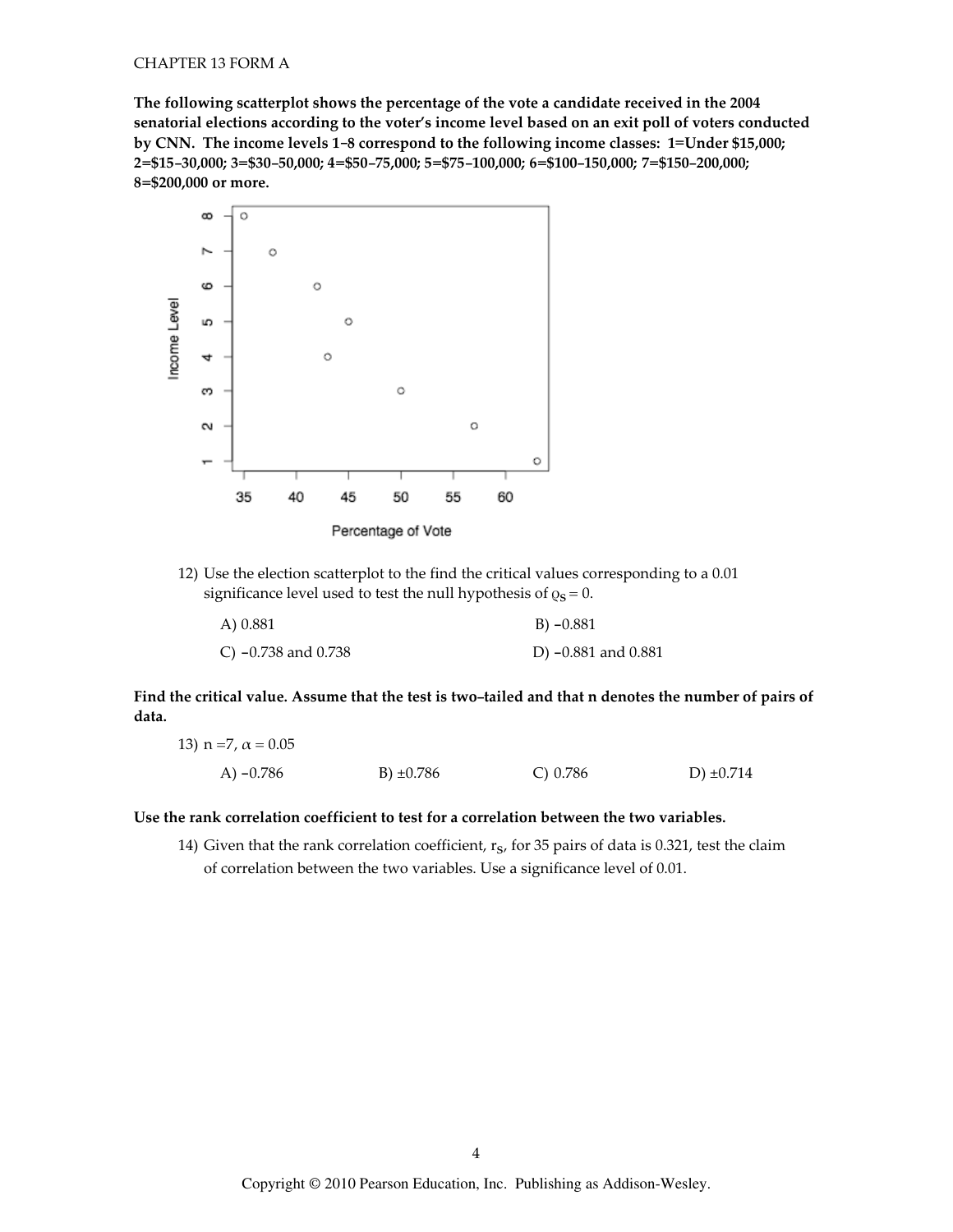15) Ten trucks were ranked according to their comfort levels and their prices.



Find the rank correlation coefficient and test the claim of correlation between comfort and price. Use a significance level of 0.05.

16) The scores of twelve students on the midterm exam and the final exam were as follows.

Find the rank correlation coefficient and test the claim of correlation between midterm score and final exam score. Use a significance level of 0.05.

### Use the runs test to determine whether the given sequence is random. Use a significance level of  $0.05.$

17) The outcomes (odd number or even number) of a roulette wheel are shown below. Test for randomness of odd (O) and even (E) numbers.

|  |  |  |  | O E O E O E O E E O E E |  |
|--|--|--|--|-------------------------|--|
|  |  |  |  | E E O E O O E O E E O E |  |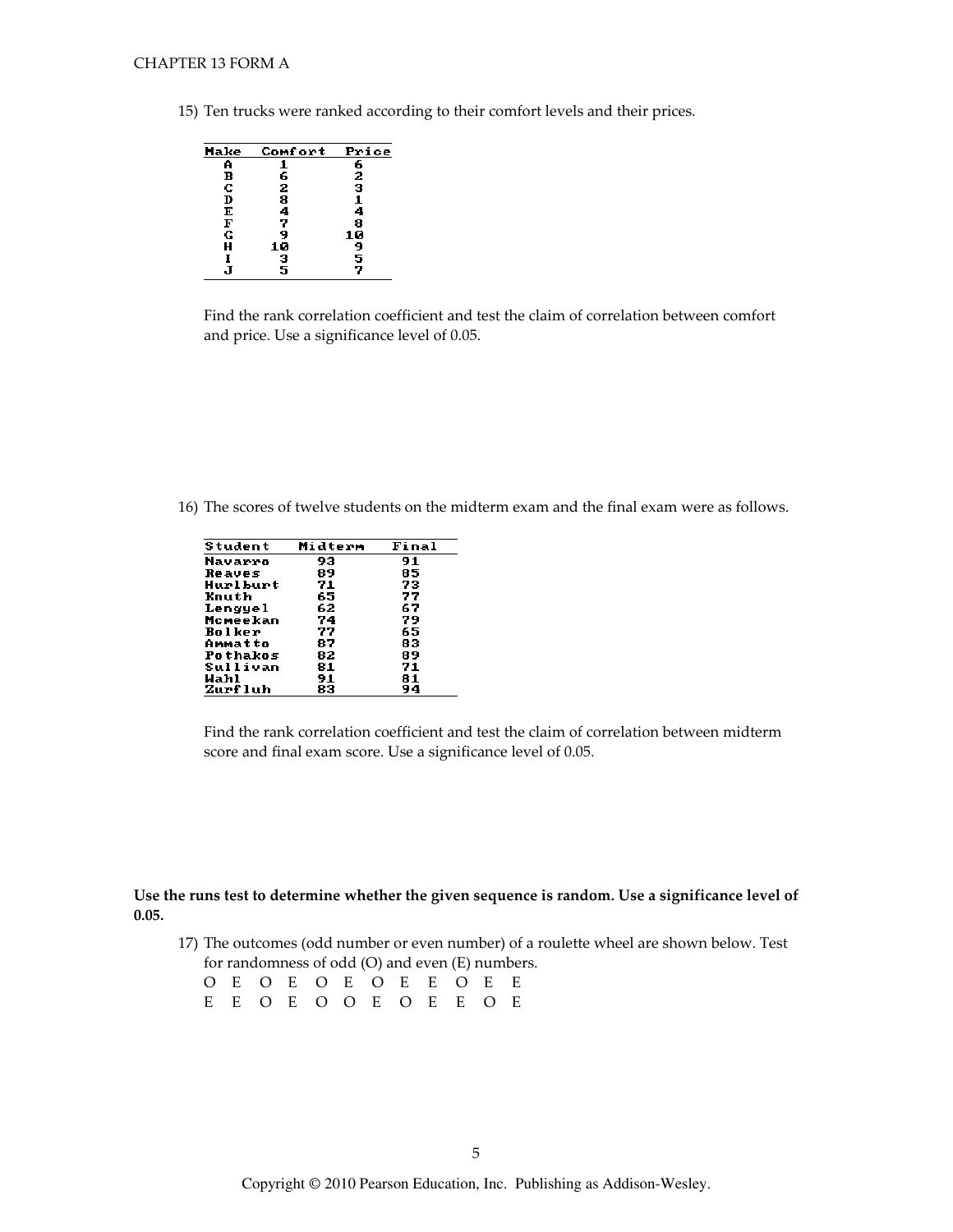18) Use a 0.05 level of significance to test the claim that the sequence of computer-generated numbers is random. Test for randomness above and below the mean.

8757391804384623975

19) A pollster interviews voters and claims that her selection process is random. Listed below is the sequence of voters identified according to gender. At the 0.05 level of significance, test her claim that the sequence is random according to the criterion of gender.

M, M, M, M, M, M, M, M, M, M, M, M, F, F, F, F, M, M, M, M, M, M, M, M, M, M, F, F, F, F, F, F

#### Solve the problem.

20) When performing a rank correlation test, one alternative to using the Critical Values of Spearman's Rank Correlation Coefficient table to find critical values is to compute them using this approximation:

$$
r_S = \pm \sqrt{\frac{t^2}{t^2 + n - 2}}
$$

where  $t$  is the  $t$ -score from the  $t$  Distribution table corresponding to  $n - 2$  degrees of freedom. Use this approximation to find critical values of  $r_s$  for the case where  $n = 40$ and  $\alpha$  = 0.10.

A) 
$$
\pm 0.264
$$
 \t\t B)  $\pm 0.304$  \t\t C)  $\pm 0.312$  \t\t D)  $\pm 0.202$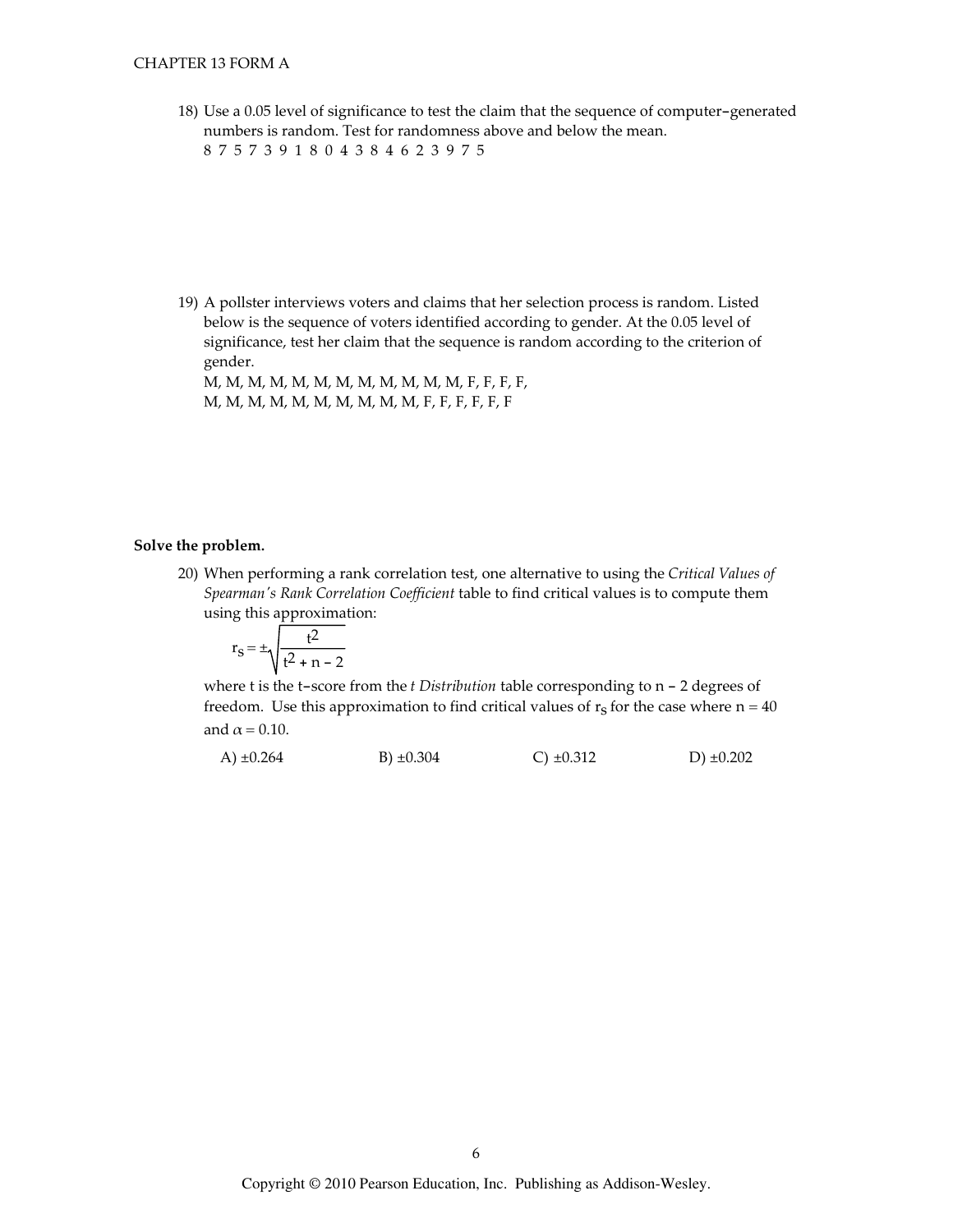# Answer Key Testname: CHAPTER 13 FORM A

1) Advantages: 1) Nonparametric methods can be applied to a wide variety of situations because they do not have the rigid requirements of their parametric counterparts. In particular, nonparametric tests do not require normally distributed populations. 2) Nonparametric tests can often be applied to nonnumerical data. 3) Nonparametric methods usually involve simpler computations than the corresponding parametric methods. Disadvantages: 1) Nonparametric methods tend to waste information because exact numerical

data are often reduced to a qualitative form. 2) Nonparametric tests are not as efficient as parametric tests so we generally need stronger evidence (such as a larger sample or a greater difference) before we reject a null hypothesis.

- 2) The sign test compares the signs (negative or positive) of the differences for data sets, ignoring any ties resulting in a difference of zero. The sign test can be used to test claims involving two dependent samples, claims involving nominal data, and claims about the median of a single population. The underlying concept is that if two sets of data have equal medians, the number of positive signs should be approximately equal to the number of negative signs.
- 3) This test is used to test claims about equal medians of two independent populations. The assumptions include: two independent samples; testing the null hypothesis that the two independent samples come from the same distribution; and more than 10 scores in each of the samples. The underlying principle is that if two samples are drawn from identical populations and the individual scores are all ranked as one combined collection of values, then the high and low ranks should fall evenly between the two samples. For example, if low ranks are found predominantly in one sample with the high ranks in the other, then we suspect that the two samples are from populations with different medians.
- 4) B
- $5)$  A
- 6)  $H_0$ : The math scores are equal to or less than the verbal scores.

 $H_1$ : The math scores are greater than the verbal scores.

Test statistic:  $x = 0$ . Critical value:  $x = 1$ .

Reject the null hypothesis. There is sufficient evidence to support the claim that the math scores are greater than the verbal scores.

7)  $H_0$ : The diet is not effective.  $H_1$ : The diet is effective.

Convert  $x = 31$  to the test statistic  $z = -1.90$ . Critical value:  $z = -2.33$ .

Fail to reject the null hypothesis. There is not sufficient evidence to support the claim that the diet is effective.

8) H<sub>0</sub>: Training has no effect on running times. H<sub>1</sub>: Training has an effect on running times. Test statistic T = 16.5. Critical value:  $T = 8$ .

Fail to reject the null hypothesis that the population of differences has a median of zero.

9)  $H_0$ : SAT scores for the two schools are from populations with the same median.  $H_1$ : SAT scores for the two schools are from populations with different medians.  $\mu$ R = 144,  $\sigma$ R = 16.2481,  $R_1 = 145$ ,  $R_2 = 131$ ,  $z = 0.06$ .

Test statistic:  $z = 0.06$ . Critical values  $z = \pm 1.96$ .

Fail to reject the null hypothesis that the populations have the same median.

10) The Wilcoxon rank-sum test does not require the assumption of normality while the t-test does. The calculations for the Wilcoxon rank-sum test are easier and it is only slightly less efficient than the t-test. The Wilcoxon rank-sum test can be used for ordinal data while the t-test cannot be used for ordinal data.